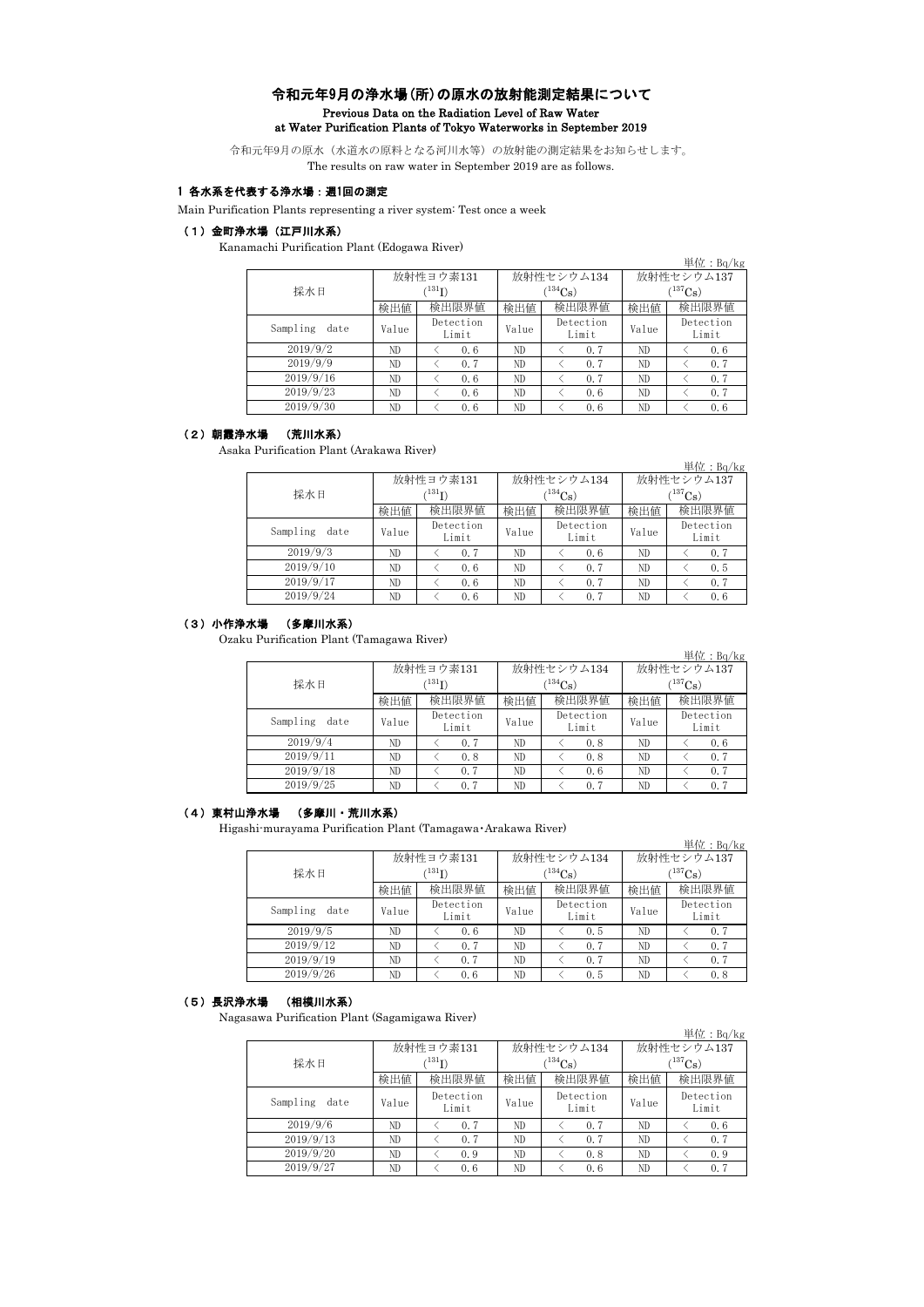## 2 その他の主要浄水場:概ね月1回の測定

Other Main Purification Plants: Test mostly once a month

|                     |                            |                  |                          |                                                 |       |                                     |                                          |                    |                            |           | 単位:Bq/kg           |
|---------------------|----------------------------|------------------|--------------------------|-------------------------------------------------|-------|-------------------------------------|------------------------------------------|--------------------|----------------------------|-----------|--------------------|
| 浄水所                 | 水源                         | 採水日              | 放射性ヨウ素131<br>$(^{131}I)$ |                                                 |       | 放射性セシウム134<br>$(^{134}\mathrm{Cs})$ |                                          |                    | 放射性セシウム137<br>$(^{137}Cs)$ |           |                    |
|                     |                            |                  | 検出値                      | 検出限界値                                           | 検出値   |                                     |                                          | 検出限界値              | 検出値                        |           | 検出限界値              |
| Monitoring<br>point | Water<br>resource          | Sampling<br>date | Value                    | Detection<br>Limit                              | Value |                                     |                                          | Detection<br>Limit | Value                      |           | Detection<br>Limit |
| 三郷<br>Misato        | 江戸川水系<br>Edogawa<br>River  | 2019/9/11        | ND                       | 0.7<br>$\langle$                                | ND    |                                     | $\langle$                                | 0.8                | ND                         | ⟨         | 0.7                |
| 三園<br>Misono        | 荒川水系<br>Arakawa<br>River   | 2019/9/11        | ND                       | 0.7<br>$\langle$                                | ND    |                                     | $\langle$                                | 0.5                | ND                         | ⟨         | 0.7                |
| 境<br>Sakai          | 多摩川水系<br>Tamagawa<br>River | 2019/9/11        | ND                       | 0.7<br>$\langle$                                | ND    |                                     | $\overline{\left\langle \right\rangle }$ | 0.7                | ND                         | く         | 0.9                |
| 砧<br>Kinuta         | 多摩川水系<br>Tamagawa<br>River | 2019/9/11        | ND.                      | 0.7<br>$\overline{\left\langle \right\rangle }$ | ND.   |                                     | $\langle$                                | 0.7                | ND.                        | $\langle$ | 0.7                |
| 砧下<br>Kinutashimo   | 多摩川水系<br>Tamagawa<br>River | 2019/9/11        | ND.                      | 0.8<br>✓                                        | ND.   |                                     | ✓                                        | 0.5                | ND                         | く         | 0.6                |

# 3 多摩地区等の表流水・伏流水・浅井戸を水源とする浄水所:概ね月1回の測定

Water purification plants using surface water, subsoil water, or shallow well water in Tama Area: Test mostly once a month

| <表流水を水源とする浄水所> <surface water=""></surface> |  |
|---------------------------------------------|--|
|                                             |  |

| ヽ•べ 灬 灬 灬 " 灬 灬 ㄴ ㄱ ~ ㅇ /ㅜ ノ / ㄲ / |                  | $\sim$ ourrace water $\sim$ |                                     |                    |                                     |                                          |                    |                                     |                                          | 単位: $Bq/kg$        |
|------------------------------------|------------------|-----------------------------|-------------------------------------|--------------------|-------------------------------------|------------------------------------------|--------------------|-------------------------------------|------------------------------------------|--------------------|
| 浄水所                                | 採水日              |                             | 放射性ヨウ素131<br>$({}^{131}\mathrm{I})$ |                    | 放射性セシウム134<br>$(^{134}\mathrm{Cs})$ |                                          |                    | 放射性セシウム137<br>$(^{137}\mathrm{Cs})$ |                                          |                    |
|                                    |                  | 検出値                         |                                     | 検出限界値              | 検出値                                 |                                          | 検出限界値              | 検出値                                 |                                          | 検出限界値              |
| Monitoring point                   | Sampling<br>date | Value                       |                                     | Detection<br>Limit | Value                               |                                          | Detection<br>Limit | Value                               |                                          | Detection<br>Limit |
| 戸倉<br>Tokura                       | 2019/9/3         | ND                          | $\langle$                           | 0.7                | ND                                  | $\langle$                                | 0.6                | ND                                  | $\langle$                                | 0, 6               |
| 乙津<br>Ottsu                        | 2019/9/3         | ND                          | $\langle$                           | 0.7                | ND                                  | $\overline{\left\langle \right\rangle }$ | 0.8                | ND                                  | ぐ                                        | 0.8                |
| 深沢<br>Fukasawa                     | 2019/9/3         | ND                          | $\langle$                           | 0.6                | ND                                  | $\langle$                                | 0.7                | ND                                  | $\langle$                                | 0.7                |
| 日原<br>Nippara                      | 2019/9/4         | ND.                         | $\langle$                           | 0.8                | ND                                  | $\lt$                                    | 0.9                | ND.                                 | $\langle$                                | 0, 7               |
| 氷川<br>Hikawa                       | 2019/9/4         | ND.                         | $\langle$                           | 0.7                | ND.                                 | $\langle$                                | 0.7                | ND                                  | $\overline{\left\langle \right\rangle }$ | 0.8                |
| 棚沢<br>Tanasawa                     | 2019/9/17        | ND                          | $\langle$                           | 0.9                | ND                                  | $\langle$                                | 0.9                | ND                                  | $\overline{\left\langle \right\rangle }$ | 0.9                |
| 大丹波<br>0taba                       | 2019/9/17        | ND                          | $\langle$                           | 0, 8               | ND                                  | $\langle$                                | 0.8                | ND                                  | $\overline{\left\langle \right\rangle }$ | 0.8                |
| 小河内<br>Ogouchi                     | 2019/9/19        | ND                          | $\langle$                           | 0.7                | ND                                  | $\langle$                                | 0.7                | ND                                  | ⟨                                        | 0.8                |
| ひむら<br>Himura                      | 2019/9/19        | $\rm ND$                    | $\langle$                           | 0.7                | ND                                  | $\lt$                                    | 0.5                | ND                                  | く                                        | 0.7                |

## <伏流水を水源とする浄水所> <subsoil water>

| ヽレヽミルいい ヒュ ハハゕヽ ヒ ぅ ・シ ノ オ マ ハ ゙ハ ハ ノ |                  | NDUNDULL WAULLE |                                                 |       |                       |            | 単位: $Bq/kg$        |  |
|---------------------------------------|------------------|-----------------|-------------------------------------------------|-------|-----------------------|------------|--------------------|--|
|                                       |                  |                 | 放射性ヨウ素131<br>$(^{131}I)$                        |       | 放射性セシウム134            | 放射性セシウム137 |                    |  |
| 浄水所                                   | 採水日              |                 |                                                 |       | $(^{134}\mathrm{Cs})$ |            | $(^{137}Cs)$       |  |
|                                       |                  | 検出値             | 検出限界値                                           | 検出値   | 検出限界値                 | 検出値        | 検出限界値              |  |
| Monitoring point                      | Sampling<br>date | Value           | Detection<br>Limit                              | Value | Detection<br>Limit    | Value      | Detection<br>Limit |  |
| 高月<br>Takatsuki                       | 2019/9/4         | ND              | 0.7<br>$\langle$                                | ND    | 0.6<br>ぐ              | ND         | 0, 7<br>ぐ          |  |
| 日向和田<br>Hinatawada                    | 2019/9/9         | ND              | 0.7<br>$\langle$                                | ND    | 0.7<br>⟨              | ND         | 0.8<br>⟨           |  |
| 成木<br>Nariki                          | 2019/9/9         | ND              | 0.8<br>$\overline{\left\langle \right\rangle }$ | ND    | 0.9<br>ぐ              | ND         | 0, 8<br>$\langle$  |  |
| 二俣尾<br>Futamatao                      | 2019/9/11        | ND              | 0.7<br>$\langle$                                | ND    | 0.7<br>✓              | ND         | 0, 7<br>⟨          |  |
| 沢井第一<br>Sawaidaiichi                  | 2019/9/11        | ND              | 0.8<br>$\overline{\left\langle \right\rangle }$ | ND    | 0.9<br>✓              | ND         | 1<br>✓             |  |
| 千ヶ瀬第二<br>Chigasedaini                 | 2019/9/17        | ND              | 0.7<br>$\langle$                                | ND    | 0.7<br>✓              | ND         | 0.6<br>$\langle$   |  |
| 御岳山<br>Mitakesann                     | 2019/9/17        | ND              | 0.7<br>$\langle$                                | ND    | 0.6<br>⟨              | ND         | 0, 7               |  |